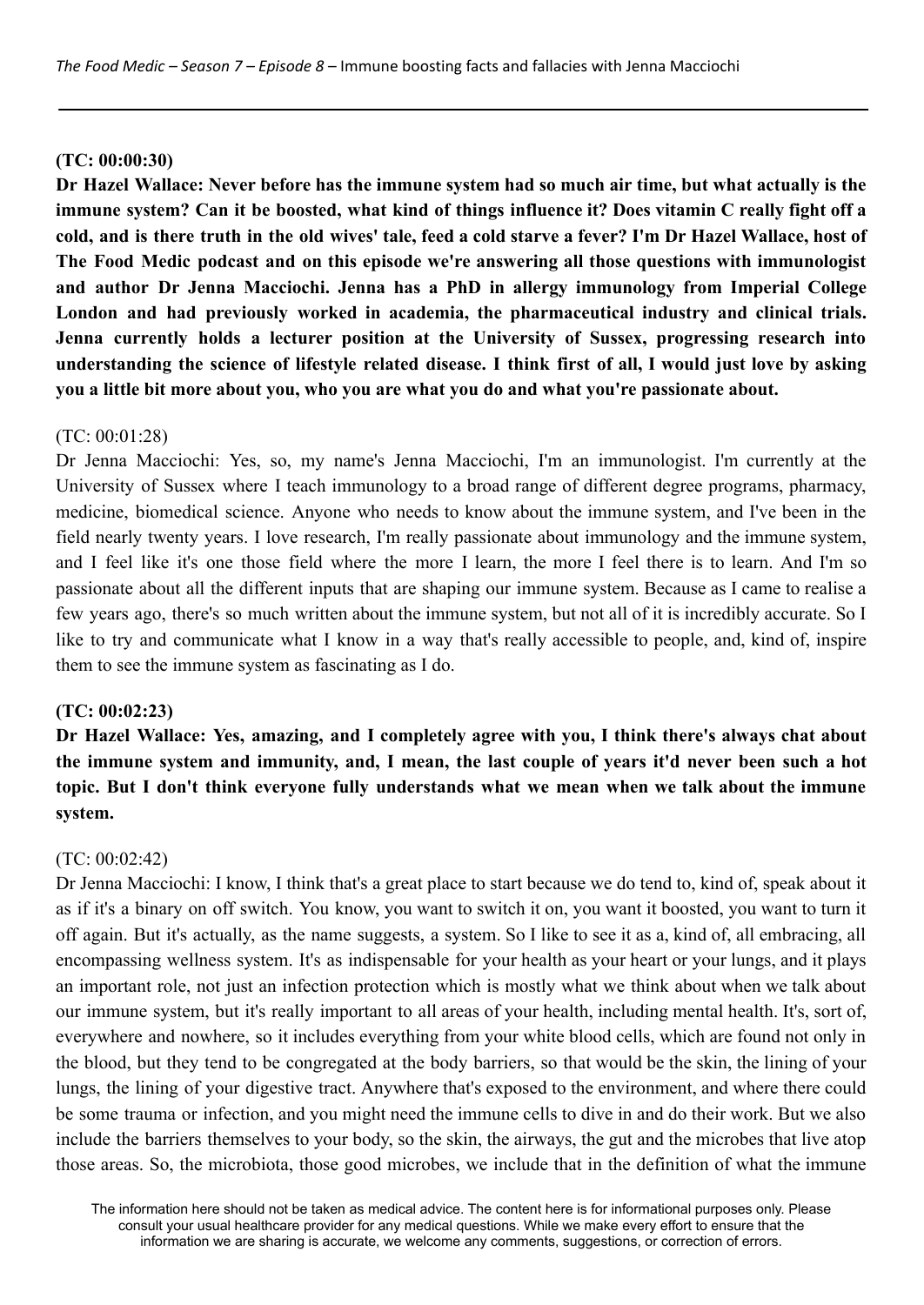system is. There's very few places that you'll find that don't have some kind of presence from the immune system.

### **(TC: 00:04:05)**

Dr Hazel Wallace: Yes, absolutely and I love that, kind of, what you mentioned in the beginning, that it's not this on off switch, the way we talk about it and we often do. And obviously there are things that influence our immune system and how it functions, and I think that would be a very good place to **start, kind of, what things influence it that we can control and maybe some things that we can't control.**

### $(TC: 00.04.29)$

Dr Jenna Macciochi: Yes, so I think that's important, especially in the context of the last two years with COVID because immunity's been firmly at the top of everyone's mind and it's something that's been talked about endlessly in the media. And, you know, I guess we like to simplify things down into tangible things that we can do to have agency over our health, but part of what shapes our immune system is things that we can't control and this includes things like your genetics and also things like early life events. How you were born, where you were born in the world, your geographical location, things like gender and race. All of these play a role in a way that we can't control. Your age, although that's somewhat modifiable. And then there's all the things that we can control, so these come down to the key tenants of lifestyle, which would be, you know, what we're feeding ourselves, how we're moving our bodies, how we're managing our stress. Things that we can do to nurture our microbiota, the good microbes that live on us and in us. And how we're resting and sleeping, moving our body, things like body composition are really important because both muscle and fat are active immune organs. So having the right balance of these is really important to the overall functioning of your immune system.

#### **(TC: 00:05:51)**

Dr Hazel Wallace: Yes, I think a lot of people know that food influences their immune system, or I know that I get a lot of questions, you know, 'What can I eat to boost my immunity, what should I do to prevent a cold? And x, y and z.' But not everyone is fully aware that all these, kind of, different things that we do in our day to day lives, like how much we sleep, the stress that we're under, all of **that as well, impacts our immune system.**

## (TC: 00:06:17)

Dr Jenna Macciochi: Yes, I often think of it as, you know, you could have this really perfect diet, super nutritious and covering all your bases. But, you know, you're very stressed because of certain life events and you're not sleeping very well and you're over exercising or under recovering and so you're missing out on all those other key inputs that the perfect diet isn't going to make up for that, magically. You know, think about having your health as a cake and you want to have that strong base from all those different, sort of, lifestyle inputs, and then all the fancy stuff and the supplements is more like the icing on the top. It's not very healthy to think about your health as a cake, but it's an analogy that works for me.

### **(TC: 00:06:59)**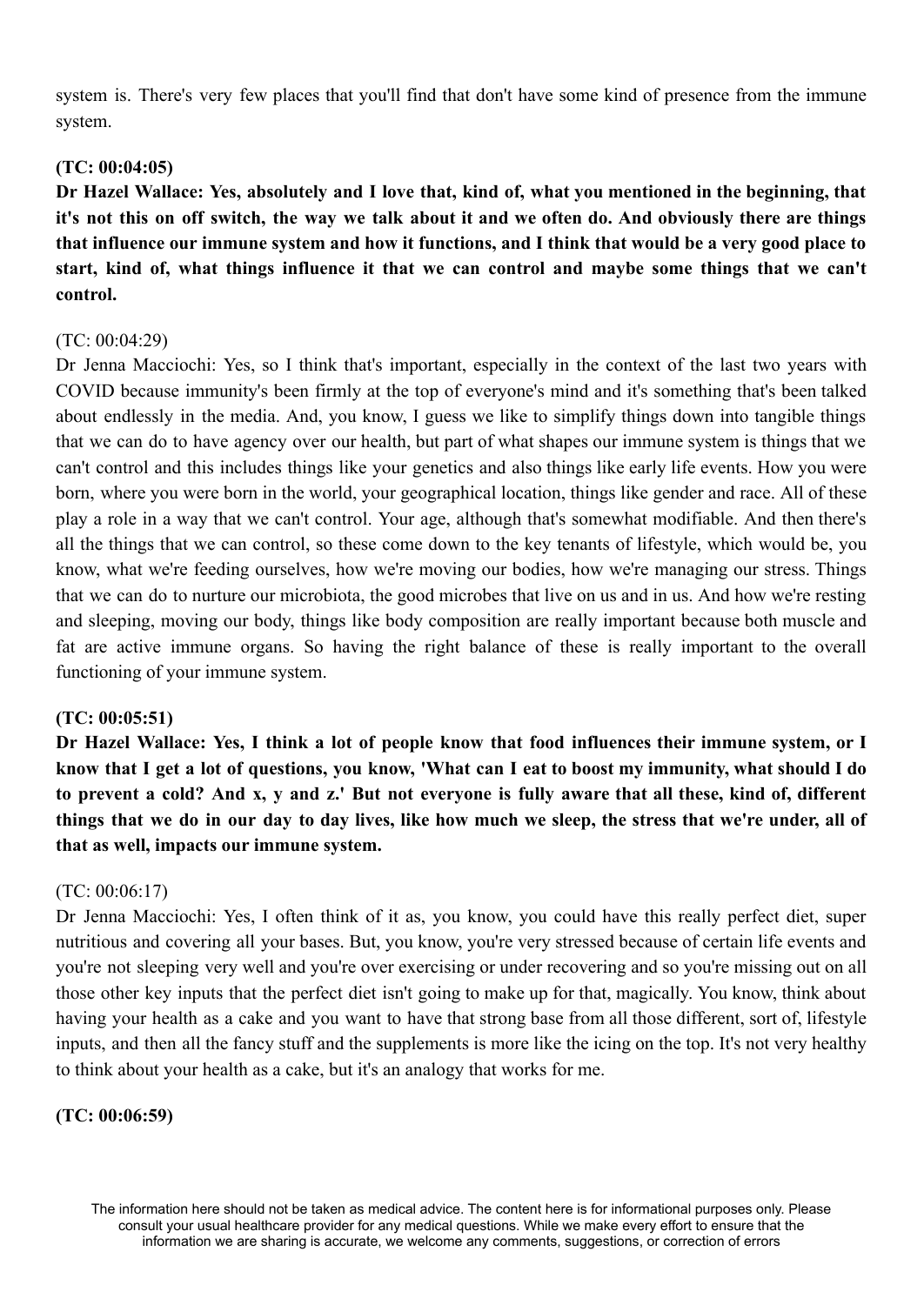# Dr Hazel Wallace: No. I do like it. So. I mean, when people do talk about boosting their immune system it's often around food and supplements. Vitamin C is the big one that comes to mind, or garlic, **turmeric, there's so many. What's your take on this?**

## (TC: 00:07:14)

Dr Jenna Macciochi: Yes, so I mean, I guess in my field we always say there's no scientific way that you can boost your immune system, except perhaps with a vaccine booster. So, that would be the correct way to use that term. But, we can provide it with some of these essential inputs that it needs and some of those are of course, nutritional. So, while there's a few different nutrients in foods that seem to get elevated as being really important for your immune system, I think that in the data we see time and time again that it's the overall pattern of your diet that's important. So it doesn't matter if you're eating five super foods regularly, but what are you eating across the entire week? And are you covering all your nutritional needs? Garlic, I think there's a pretty good body of evidence that it does play a role in how our immune system works to fight infection. Turmeric again, there's, like, growing evidence on it's role as an anti-inflammatory agent. Things like vitamin C is a nutrient our immune system needs in extra amounts when we're fighting an infection, but none of these are going to be some sort of magic wand on their own, if you don't have it in the right context of everything else, so are you getting enough protein? Are you eating fibre, these kinds of things.

## **(TC: 00:08:32)**

# **Dr Hazel Wallace: So when you're advising someone in terms of, even though is does not exist, I'm using, like, in quotation marks, 'The best diet for your immune system,' are you just basically encouraging people to eat a healthy, balanced, Mediterranean style type diet?**

## (TC: 00:08:48)

Dr Jenna Macciochi: Yes, I think what comes out on top is the anti-inflammatory diet patterns and of which the Mediterranean diet has the lion's share of the research. It's not the only anti-inflammatory diet pattern, but it's one that's very well-studied and the, kind of, key things that stand out on that is that if you're eating this way you're going to have all of your micronutrients covered. So these are the nutrients we need in small amounts, the vitamins and minerals. And I know we often think about vitamin C and zinc as being really important for the immune system, and they do play important roles, but if you're deficient in any of those micronutrients, that could impair the function of your immune system. So, it's having those micronutrients covered, but also the macronutrients. So, protein is a really important nutrient for the immune system, and actually, perhaps not so much in the UK, but worldwide, protein deficiency is one of the biggest causes of immune deficiency. So, it's a really important nutrient for our immune system, because it's the building block of all those antibodies and cells that our immune system is using when it's fighting an infection. Fats are also important, so the omega-3 fats which come from oily fish (TC 00:10:00) or you can get them from supplements. These actually make up the membranes of our immune cells and help them to function properly and move around the body properly. They are also part of switching off inflammation and resolving inflammation at the end of an infection.

And then your carbs are important too, not just for energy, and they can also be a source of micronutrients. But they can be the source of fibre which is going to feed the microbes in your gut. We have a huge amount of immune tissue located in the digestive tract, and it's up close and personal with those microbes and they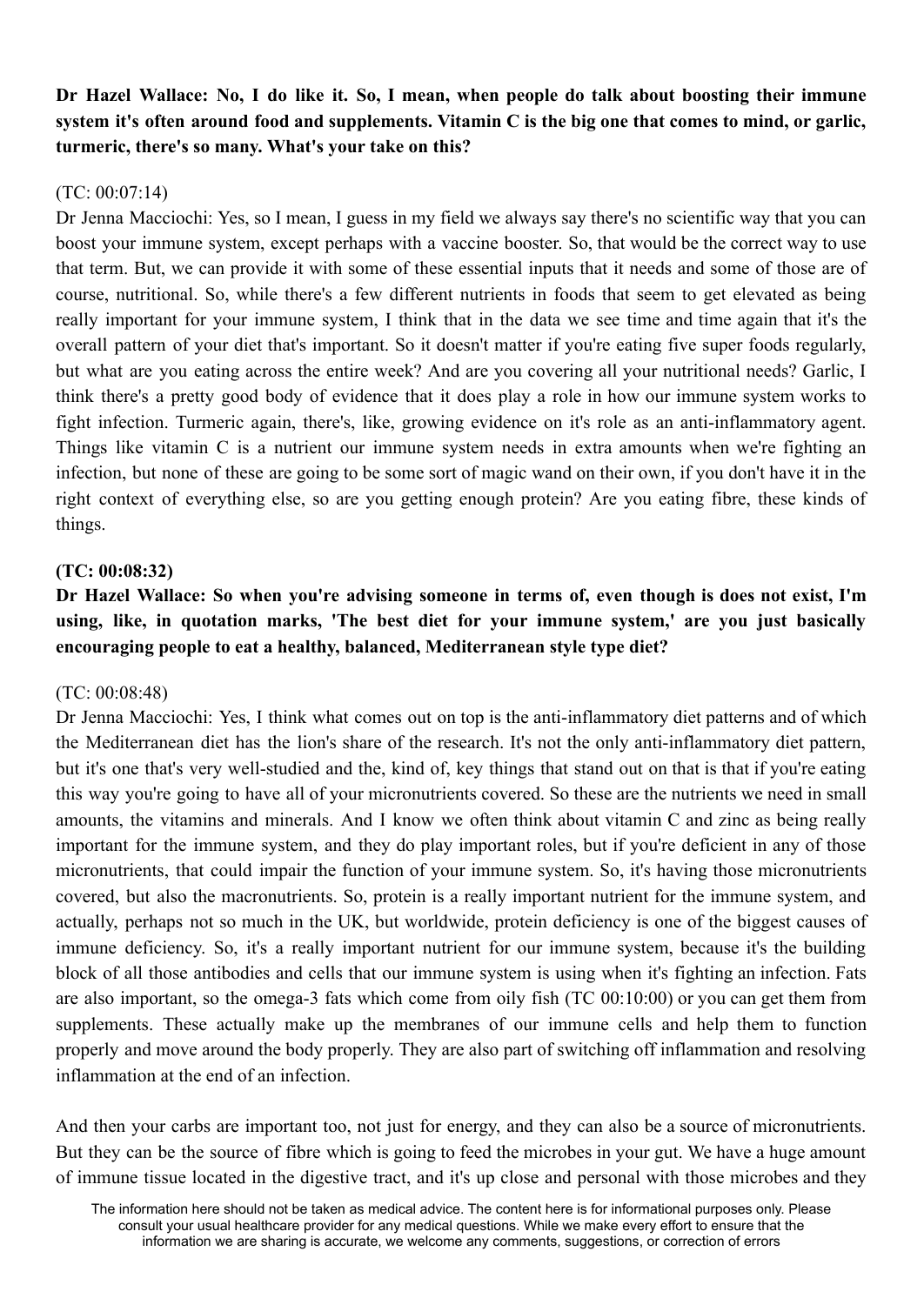have a really close relationship in there. Those microbes are, kind of, the key educators and traders of our immune system, so we want to be fertilising them and cultivating that ecosystem inside us. And then these nutrients from the fibre are being digested by the microbes and produce our own kind of, personal pharmacy of compounds that are absorbed into the blood. They can have broad ranging effects on our immune system, so we know that eating dietary fibre and having a healthy microbiome can influence the lung immune system and how well we respond to respiratory infections, so it's not just staying in the gut. And then finally, things like the Mediterranean diet is full of different coloured fruits and vegetables, so all that fresh produce. And the pigments in these plants, called phytonutrients, of which there are many, many thousands, are, kind of, working together as a symphony to have broad-ranging effects on the immune system. They work at the genetic level, helping to switch on and off genes, and I like to call them longevity nutrients because they're, kind of, not things that we have our recommended daily amount that we need. But, the more we get the better it seems to be for our health span, so it's really building that bank account for the future.

## **(TC: 00:11:51) Dr Hazel Wallace: Yes.**

#### (TC: 00:11:52)

Dr Jenna Macciochi: And also, calories matter. When you get a fever, you get about a 10% rise in your basal metabolic rate for every one degree that your temperature rises when you're fighting an infection. So you need to have enough calories to be able to fuel those immune responses when you need them.

#### **(TC: 00:12:09)**

Dr Hazel Wallace: Yes, which is slightly the opposite of that old wives' tale, which is, you know, feed a **cold starve a fever.**

(TC: 00:12:17) Dr Jenna Macciochi: Yes.

#### **(TC: 00:12:18)**

# Dr Hazel Wallace: Do you think that we should be eating, almost, more? Or just being more conscious **of the foods that we're eating when we are, you know, struggling with a fever?**

#### (TC: 00:12:25)

Dr Jenna Macciochi: Do you know what? There's some interesting science actually, about the old wives' tale, feed a cold starve a fever and there seems to be a kernel of truth but it depends on what type of infection you have. There were some amazing studies, they were done on mice, so we don't know that this would be the case in humans. But they found that when the mice were suffering from viral infection they did better when they were fed. But when they were suffering from a bacterial sepsis infection, they did better when they were starved. And they thought that perhaps being starved restricted the immune system from overshooting, so it, sort of, restrained the inflammation, because when the immune system overshoots as it can do, it can actually cause our bodies collateral damage. They've tried to look at how that might translate in humans with people who are suffering from sepsis, which is a life threatening condition. But, so far, I think the data has been quite mixed and I would say to anyone, you know, you probably don't know what kind of infection you have unless you're getting tested properly. So, probably just eat if you're hungry and,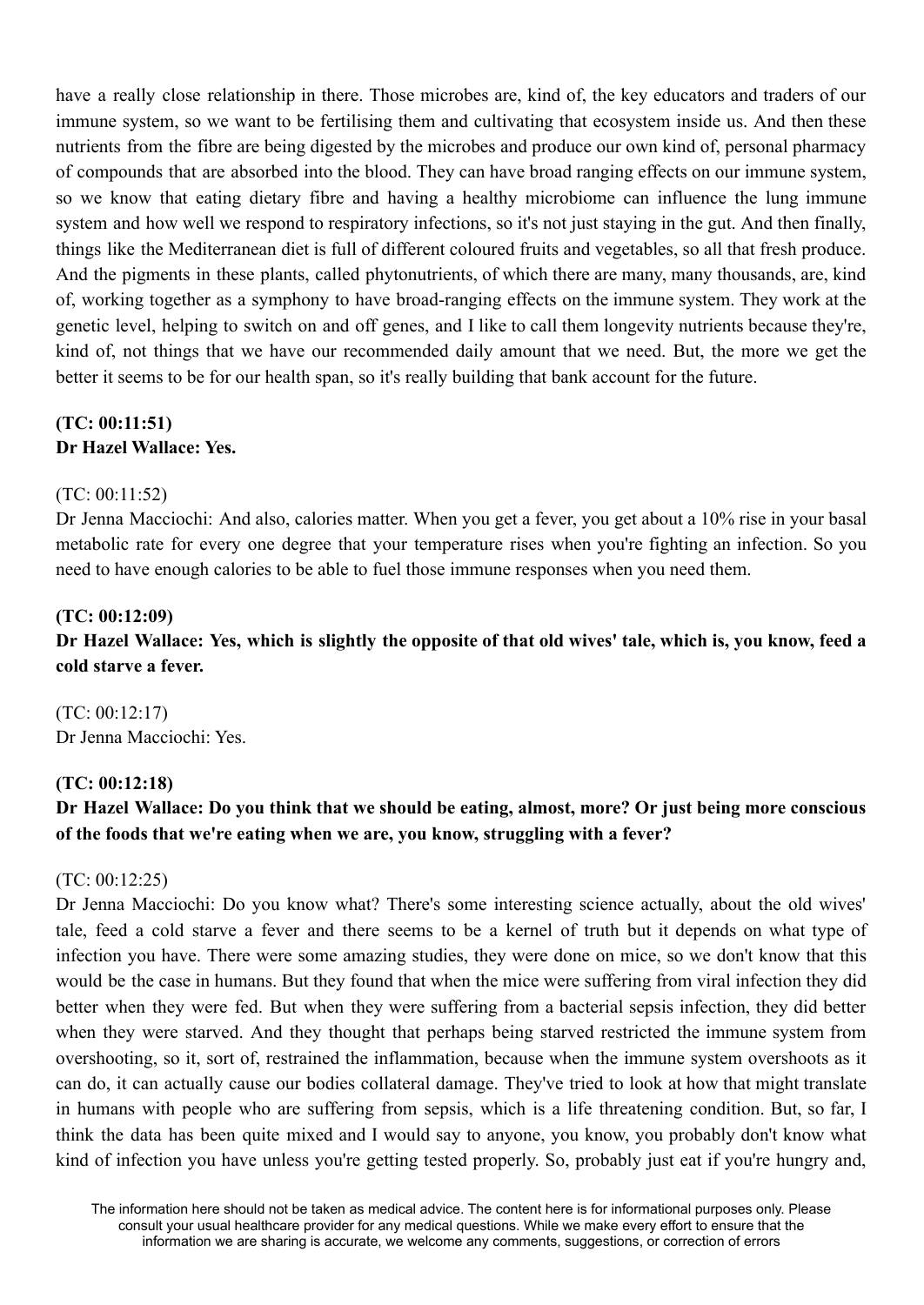you know, when you're not well your appetite may change, but as long as it's in the short term, it should be fine.

### **(TC: 00:14:38)**

# **Dr Hazel Wallace: Yes, and so, kind of, thinking more broadly about, then, fasting, and our immune** system, and people just kind of doing it more from a health protocol as opposed to getting a sickness. **Is there any evidence to say fasting may support the immune system or the opposite even?**

#### (TC: 00:14:58)

Dr Jenna Macciochi: There seems to be, I think we just don't know what the key duration and type of fasting would look like. It certainly seems to cause a, sort of, transient stress on the cells of the immune system and it helps to clear out the old ones and it acts on the bone marrow which is where our new immune cells are produced, so it's helping encourage fresh new cells. This also happens when we exercise as well, so it's not just from fasting. I think you just have to be careful and it might not be appropriate for everyone. It is a stress, so if you're already feeling pretty stressed it's just, sort of, adding to that life load and might be more of a negative effect. And you have to take care that you're not actually under-eating some of the key nutrients that I mentioned are important for the immune system. I'm really excited to see what comes of that field though, because I know there's a real active area of interest in the research community.

#### **(TC: 00:15:55)**

**Dr Hazel Wallace: Yes, absolutely, I think like you said there, there's so many different protocols it's very very difficult to find out what's the right one for you, and, you know, there's other health** implications to keep in mind as well. So, say, you've been looking after your health, you've been taking **all the stuff that you've mentioned but you come down with a cold. What steps do you recommend people take to recover?**

#### (TC: 00:16:21)

Dr Jenna Macciochi: Do you know what, I feel quite passionate about this, even before COVID, because I feel like we have this culture of presenteeism, which means we go to work even though we're not well, just because we're, like, 'Look, I'm still here.' Even though, you're like the snot monster, and you're coughing. And I kind of thought maybe that would change with COVID, because people were suddenly more vigilant and wouldn't go out if they had any symptoms of any kind of respiratory infection. But I've also been on online calls with colleagues, who have COVID, but they're, like, 'Oh I'm on Zoom, so it doesn't matter.' But I think the first to do is, you know, as I mentioned before, you have this rise in your basal metabolic rate when your body is fighting an infection. So your body is triaging energy into the immune system to allow it to do it's job. So you don't want to be doing all your normal activities in your normal life, you probably just want to rest. And I think there's perhaps a case for, you know, perhaps having one day or two days of rest. Rather than just continuing as normal, maybe taking some over-the-counter pharmacy medicines to help with your symptoms, and it probably takes you longer to get well. So I'd say the first thing, is to rest, and let your body have that time to recover.

# **(TC: 00:17:40) Dr Hazel Wallace: Do you offer, like, the same advice for someone with COVID?**

The information here should not be taken as medical advice. The content here is for informational purposes only. Please consult your usual healthcare provider for any medical questions. While we make every effort to ensure that the information we are sharing is accurate, we welcome any comments, suggestions, or correction of errors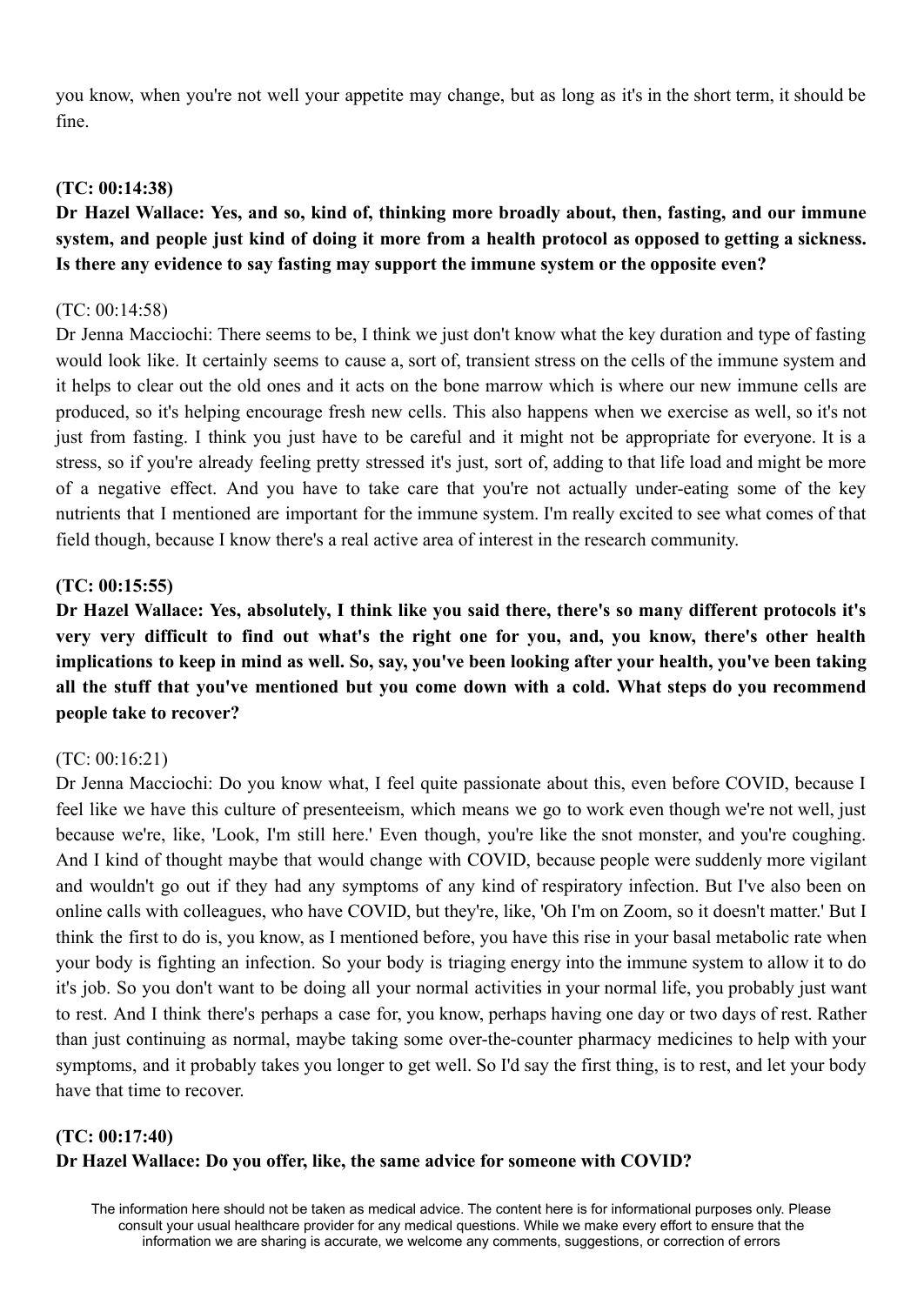### (TC: 00:17:44)

Dr Jenna Macciochi: Oh, for sure. I think like any infection, that, you know, let your body have that time to recover and I guess if you're in quarantine you've got it forced upon you that you have to stay home and you can't go about your normal day-to-day life. The other thing to remember is that getting sick a few times a year is normal. People, we'd be going into winter and I get a lot people asking me, like, 'How can I avoid being sick? How can I get to the other side of winter without getting sick?' And I'm, like, 'Hmm, well you probably just have to retreat from the world and not see another human.' Because, germs spread where people meet. So even if you're very healthy and you take very good care of yourself, there's a high chance that you'll get a couple of minor infections a year and that's totally normal because we live in this germy world. So I always try and encourage people not to, sort of, have this fear of germs. You know, in the UK we're very lucky that we don't have some of the more sinister infectious diseases that are present in other parts of the world, or we can vaccinate for here, in the UK.

So, get your rest, don't panic, and think about your health cake, get the basics in place. You know, I think there's a lot of utility in things like, nourishing soups, where you can pack in lots of yummy vegetables, but if you're not feeling well it might be a bit soothing to eat if you don't really feel like making a proper meal. And also the heat and the steam can help ease any congestion. There is some scientific evidence that chicken soup does have certain compounds in it that can help certain immune cells work better, so if that's something that you enjoy then that could be something to have. And then, staying hydrated, because if you have changes to the mucus in the nose, in the respiratory tract, obviously if you're dehydrated that can affect the consistency. It affects the mucus' ability to do it's job and get rid of any microbes that are infecting you.

### **(TC: 00:19:43)**

## **Dr Hazel Wallace: Amazing. And, so, no, kind of, special supplements? Focus on the low-hanging fruit first?**

#### (TC: 00:19:50)

Dr Jenna Macciochi: Yes. Well I think so. I mean, you know, I get it, that when you take some supplements or when you buy something, you're investing in your health in that way, it gives you a sense of agency over your health. (TC 00:20:00) And you, kind of, maybe get a bit of a part placebo effect because you think, 'Well, I've spent money on this, it's going to do me some good.' And it is true that our immune cells use a lot more zinc and vitamin C when they're fighting an infection, and there's some evidence that supplementing when you get the onset of symptoms may shorten the duration of the illness, but it's quite minor. So I think if you want to keep it in the cupboard, it's not something you need to take everyday and it won't prevent you from getting ill. There's another supplement called Lactoferrin, which is something that's actually found in breast milk, it's a compound we produce ourselves, at our body barriers. But they've found a way to isolate it and put it into a supplement and there's quite a lot of emerging evidence that taking that when you get sick can reduce the duration of symptoms too. So, there are things that you can do but I think if you're generally looking after yourself well, and you have that good baseline, then you should bounce back in a timely manner anyway. So, I feel like it's the little things you're doing all the time that pay off on the odd occasion that you might fall sick with something.

## **(TC: 00:21:12)**

The information here should not be taken as medical advice. The content here is for informational purposes only. Please consult your usual healthcare provider for any medical questions. While we make every effort to ensure that the information we are sharing is accurate, we welcome any comments, suggestions, or correction of errors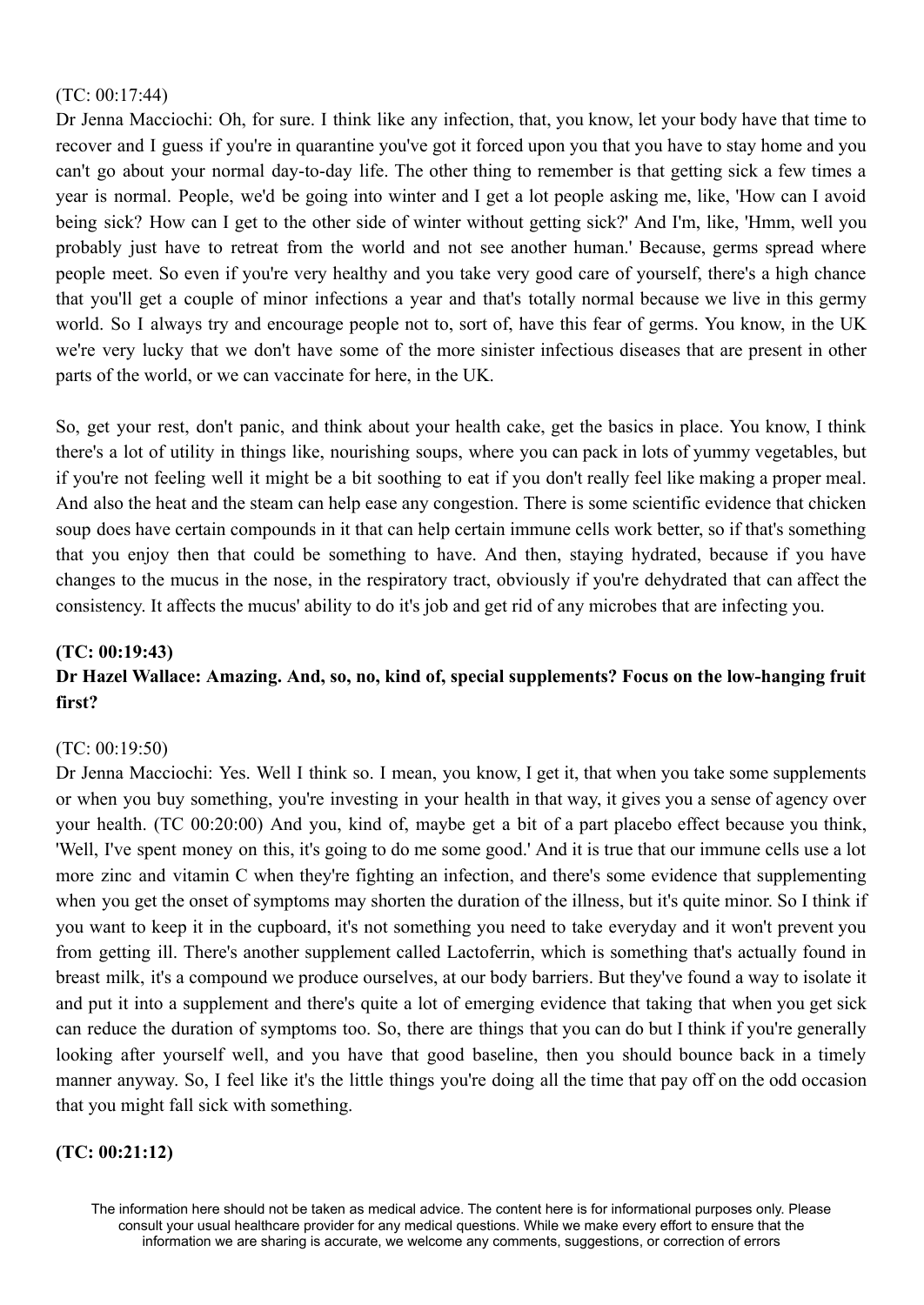Dr Hazel Wallace: Yes. And like vou said, it's normal to, kind of, get a cold every now and then, **especially throughout the year. But, just thinking about that now, you know, recently we've come into** cold and flu season, here in the UK anyway. And, there was, like, all these media reports of super colds and super flus, and people having the worst colds ever. Where do you think that's coming from? Is that just because we've, you know, had this eighteen months of really locking down and being really **good with our hand hygiene and wearing masks, that we're exposing ourselves to colds and flus again or do you think we've forgotten what it's like?**

### (TC: 00:21:50)

Dr Jenna Macciochi: Yes, it's a really good question and I think it's quite hard to unpick exactly what is going on. I do think it depends what you did in those, sort of, almost two years, since COVID arrived, during the lockdowns. For some people the lockdowns were really stressful, and it may have really changed their diet and lifestyle habits. So they may have become more unfit and, or, had poorer dietary habits, and they might be, from an immune standpoint, in a poor situation. But for others it might have done the opposite, maybe they were getting outdoors a lot more, doing a lot more physical activity, eating better. So that's, sort of, one way to look at it. Some people might just be in a worst situation, immunologically, because of what effect lockdown had on them. There's also, you know, since the germs could not spread when we were all shut away, there's a different pattern happening of the distribution of germs and we are seeing a different shift in how that's happening. So, respiratory syncytial virus was peaking a lot quicker in the autumn and in a shorter duration of time, than what the normal pattern would be.

So then you see this real spike of young kids who can get quite sick from it in early life. Just a, kind of, different pattern than normal, it was more condensed. And that also could be that, mothers, if they've been exposed recently, will provide some immunity to their children. If the lockdown, they hadn't been exposed, then the child wouldn't have any of that maternal immunity to that particular virus. And then, you know, a lot of the viruses that cause the common cold, I mean there's hundreds of them. It's unlikely that you'll see the same one twice, but they do have a lot of cross immunity. So if you get one cold virus it might give you a little bit of cross protection to another cold virus. But if you haven't seen any cold viruses for two years, your immunity to these cold viruses drops off quite quickly anyway. So you, kind of, need that, continual exposure so that they're mild. So it could be a combination of any one of these factors that could have led to what we've seen in the last few months as we've gone into winter.

#### **(TC: 00:24:08)**

**Dr Hazel Wallace: Yes, multiple things going on at once I guess. And so, you know, you mentioned** that stress, and the stress of lockdown has been a big factor, and I think a lot of us when we feel a bit run down we often link it back to stress and the other things that are going on in our lives. How strong **is that link between stress and us falling sick?**

#### (TC: 00:24:31)

Dr Jenna Macciochi: Yes I think it's really emerging as one of the single, most potent contributors to ill health at the moment. I'm sure anecdotally, people would be able to relate that stress can really worsen or increase the risk of just about any health condition that you can think of, both physical and mental. And whether that stress is something that is emotional or something else, it's always a physiological response in our body and that's mediated by things like the sympathetic nervous system which is there to protect you in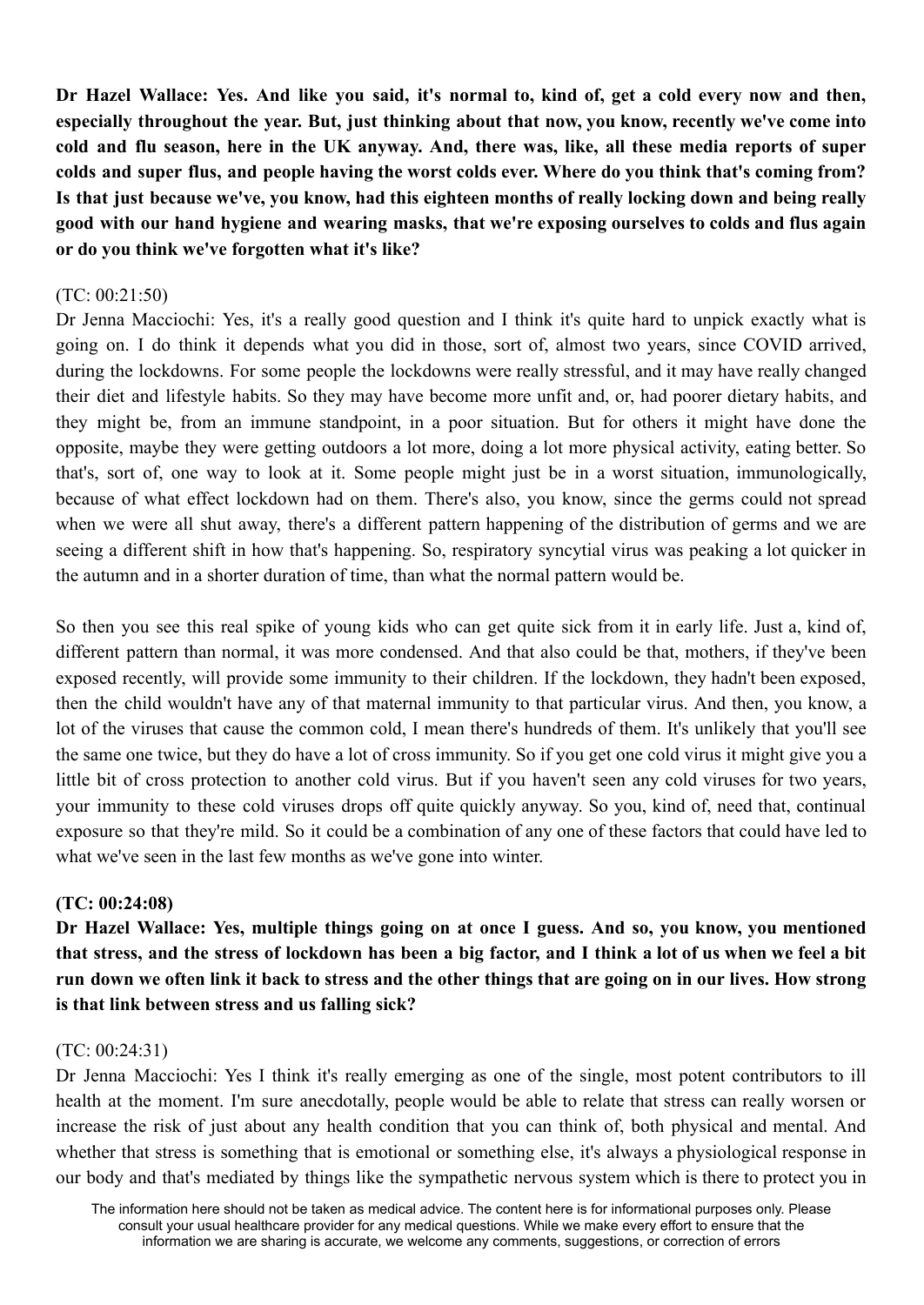the short term. So, if you're about to be hit by a bus, you need that stress chemistry to be released and motivate you to safety. Or if you have a big race coming up or a sporting event, that little bit of stress is actually very good to get you going, but I guess it can tip over into being quite detrimental quite easily. And the stress chemistry has broad physical effects on your body, to be able to provide you with that energy to get to safety or to achieve what it is you want to do. So it changes things like your blood sugar, your heart rate, your breathing and even your immune function and it sort of triages your energy away from your immune system. So it's saying, 'Well, I'm not going to fight off this cold, I'm going to use that energy to plough into the stress response because that's more immediate.' Which is fine, if it is a short term stress, but most of us in today's world experience more intermittent and prolonged stresses and we know this can be a huge detriment to immune function.

There's a really interesting study that came out very recently, that showed that chronic stress is actually accelerating our biological age. We know that ageing of our body is not always the same as our chronological age and ageing is one of the biggest risk factors for health, for infections like COVID. So they seemed to be linked to immune function, when the stress chemistry is there it's deregulating the immune system and we have raised inflammatory markers. And so we know there's this real connection and it's having these real broad effects. But I think it's just quite hard to rein it in. I mean, I am a personal stress head, I have to work really hard to manage my stress. And I think that that comes from getting support, having psychological resilience and, you know, learning different ways to regulate your emotions. It's challenging and I think something we need to be teaching our kids, probably, in school, particularly after the last couple of years.

### (TC: 00:27:09)

Dr Hazel Wallace: Hi, I'm Geetha (ph 27.09), I'm a healthcare worker and my son was born safe and well a few weeks ago. I had my flu and COVID-19 booster vaccines during my pregnancy. I wanted to make sure that both baby and me were protected. Pregnant women are at greater risk of getting seriously ill with flu or COVID, which brings extra risk to baby. My advice for mums to be is, don't delay. It's easy to get vaccinated if you're pregnant. Get vaccinated or boosted now, go to nhs.co.uk/wintervaccinations.

## **(TC: 00:27:39)**

Dr Hazel Wallace: Yes, I completely agree with you. It can be difficult to offer, kind of, practical solutions when a lot of the stress that occurs in our life can be external and sometimes out of our control. But I think it's useful to be aware of that and encouraging to take, you know, practical steps to reduce your stress and manage your stress where possible. And I think you, kind of, alluded to it, it **is very personal and so, what's relaxing and de-stressful for one person can be stressful for another.**

#### (TC: 00:28:10)

Dr Jenna Macciochi: Exactly. I always think there's a lot of tools and resources online, but you need to, kind of, furnish your own tool box of, what are the things that work for you? So, maybe meditation's just going to stress you out more, but maybe there's other things that you can do that are going to work. And I think, you know, there's certain things we can do in the moment, with how we breathe or going for a walk, that can really help when you have that immediate, you know, somebody sends you this email that stresses you out. But then we also have this, sort of, more future proofing stress (inaudible 28.41). So, doing activities that we enjoy, looking after our emotional and social well-being, having a network around us and these can, sort of,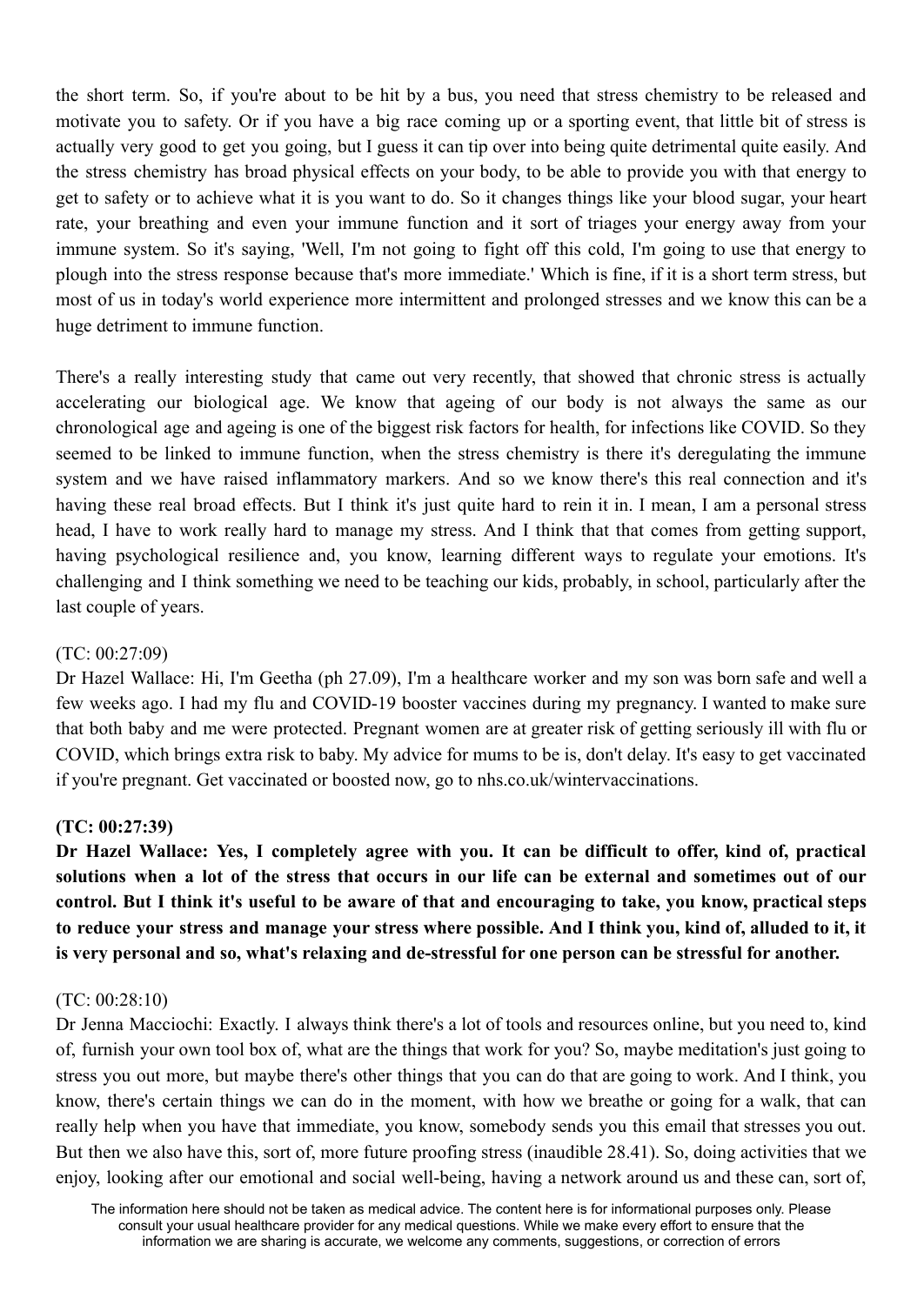buffer any future stresses as well. So I think everyone should try and explore the different tools that, you know, there's a lot of science now to support, and find the ones that are really applicable to their own lives.

### **(TC: 00:29:03)**

**Dr Hazel Wallace: Yes, I completely agree with you. And one of those things that people use to de-stress, is running. And like, there'll be people that find running, like, absolutely, so stressful, and** then others who love doing it. They'll go out after a really long day of work. As someone who runs, I do find that I get an element of stress relief from it. But thinking about exercise more widely, people **often say that intense exercise can actually dampen your immune system, but then, overall, long-term** exercise, regular physical activity is good for our immune system. So, what's the link and how do we **get that balance right?**

### (TC: 00:29:43)

Dr Jenna Macciochi: Yes, I think that's a really good point, it's really interesting. There's, sort of, the older literature around exercise and the immune system that really pushed that message that too much exercise could suppress the immune system. And this was done looking at athletes who were going to events where they were (TC 00:30:00) around large numbers of people, where they can easily pick up germs. They were under a lot of stress because they were performing at an event. And they were looking in their blood and measuring the different immune cells, and what they found was that they would be more likely to pick up infections and that they would see a drop in the number of white blood cells when they measured them in their blood. But then a few decades later, we, sort of, got a bit better at measuring immune function, because not everything happens in the blood, in fact most of the interesting stuff is happening in the tissues, but that's much harder to measure in people. You don't get so many willing volunteers letting you take biopsies from all sorts of parts of their body.

But they have since shown that this drop in immune cells in the blood, in athletes, when they were attending these large events, with a large training load, those cells were actually being redistributed to those body barriers, like the skin, the lung, the gut, allowing them to perform a better, sort of, surveillance function. So in fact, it seemed to enhance the immune system, and the reason that they'd seemed to pick up more infection is probably because they were around a lot of people. But that being said, there is a tipping point, whereby some exercise tips into being too much and that seems to be when you don't properly refuel and recover. So if you're overreaching, which is pushing your body too much without the appropriate balance. Particularly refuelling with things like carbohydrates which seem to take the edge of the massive stress response that can happen from really heavy training loads. So there's definitely a point where exercise can suppress your immune system, but if you are recovering effectively and fuelling all your workouts then it shouldn't be something that's a problem.

#### **(TC: 00:31:56)**

**Dr Hazel Wallace: No, I agree with you there, and I think the recovery point is really important, because, yes, we see, like, athletes when they're going through an intense training phase, sometimes they do intentionally overreach and push themselves harder. But it's that fine balance, where, sometimes it's okay to slightly push yourself harder but when you're over training and under** recovering then you not only perform poorly, but then you can run into the problems of getting sick **and having injuries and things like that.**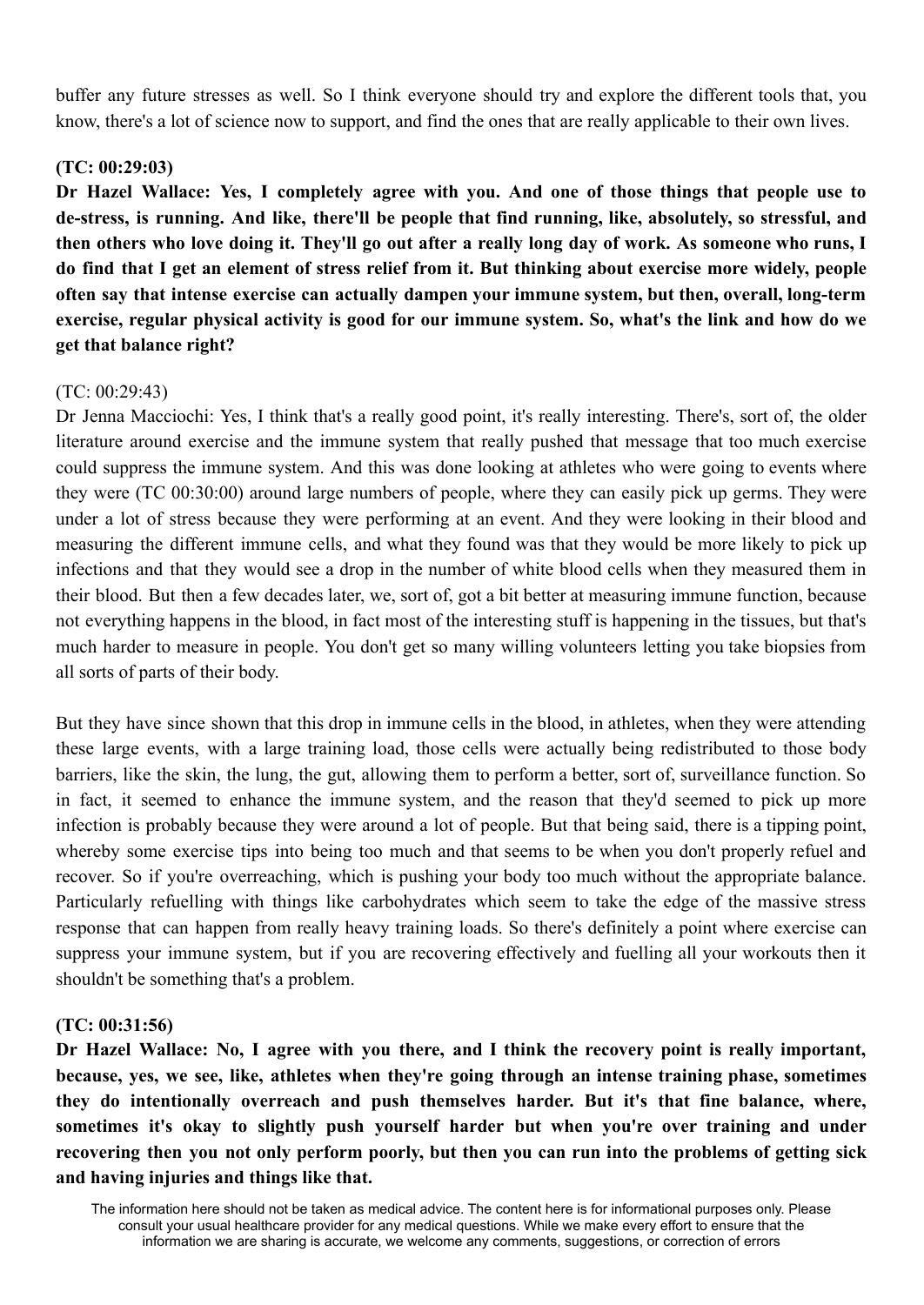(TC: 00:32:27) Dr Jenna Macciochi: Yes, for sure.

## **(TC: 00:32:28)**

# **Dr Hazel Wallace: But I think for everyday gym goers and runners and things like that, assuming they're not going, you know, max effort everyday, exercise is going to strengthen your immune system in the long run.**

## (TC: 00:32:40)

Dr Jenna Macciochi: Oh, for sure. There are so many ways in which exercise is important for immunity. Even just walking, the forces that are generated when you're doing something like walking, it's having an effect on the bone marrow which is where our new immune cells are being produced. And it's encouraging those fresh new immune cells to be set into the body, and they're going to replace the older ones that are more likely to malfunction, and this keeps our immune age young. And this is really, kind of, the crux of having a health life span, is mitigating this natural ageing which the immune system is very susceptible to. It's anti-inflammatory, you know, and muscle mass is so important. It's something I'm quite passionate about, being someone in my 40s, and I have lots of friends and people my age who I feel like, grew up in that era where you did cardio to burn calories. And nobody ever thought about protecting your muscle mass as you age but we know this is a key marker of keeping your immune system young and rejuvenated as well. And when you're working those muscles, they're also producing these myokines, these compounds that are rejuvenating the thymus gland which is a gland in the neck, that's responsible for producing our T-cells. So it keeps the thymus gland young and that starts to shrink in our 30s, and our muscles start to dwindle as well, with every decade older that we get. So that's probably my key way that I would encourage people to care for their immune system is by caring for their muscle mass on their body.

## **(TC: 00:34:16)**

**Dr Hazel Wallace: I'm absolutely behind that message, here for it. The other thing that I find can** really set me off, is lack of sleep. And I know that there's really interesting research that, like, even one night of sleep can have a detrimental effect on your immune system. So I'd love to chat about that **next.**

## (TC: 00:34:34)

Dr Jenna Macciochi: Yes for sure, and as somebody who has suffered with insomnia in the past, I have a lot of sympathy for anyone with sleep issues because it's no joke. And it can be quite scary to know what a big impact sleep has on your well-being. And it is true that we see this drop in the function of particular cells called natural killer cells, which are, sort of, the early antiviral cells from one bad night's sleep. So it is something that we should prioritise a little bit more, I think perhaps in the world we live in, we can quite easily just say, 'Oh one more episode of Netflix, even though I am really tired.' Sort of, don't put sleep at the forefront. I think that sleep is a different phase of our immune system. During the day we're out and about, we're more likely to bump into germs, so the immune system's kind of looking out for that. Whereas at night it would be either fighting off an infection if you had one, or it would be doing more, kind of, housekeeping, maintenance and repair work. So you need to have those two divisions, because if you're only fighting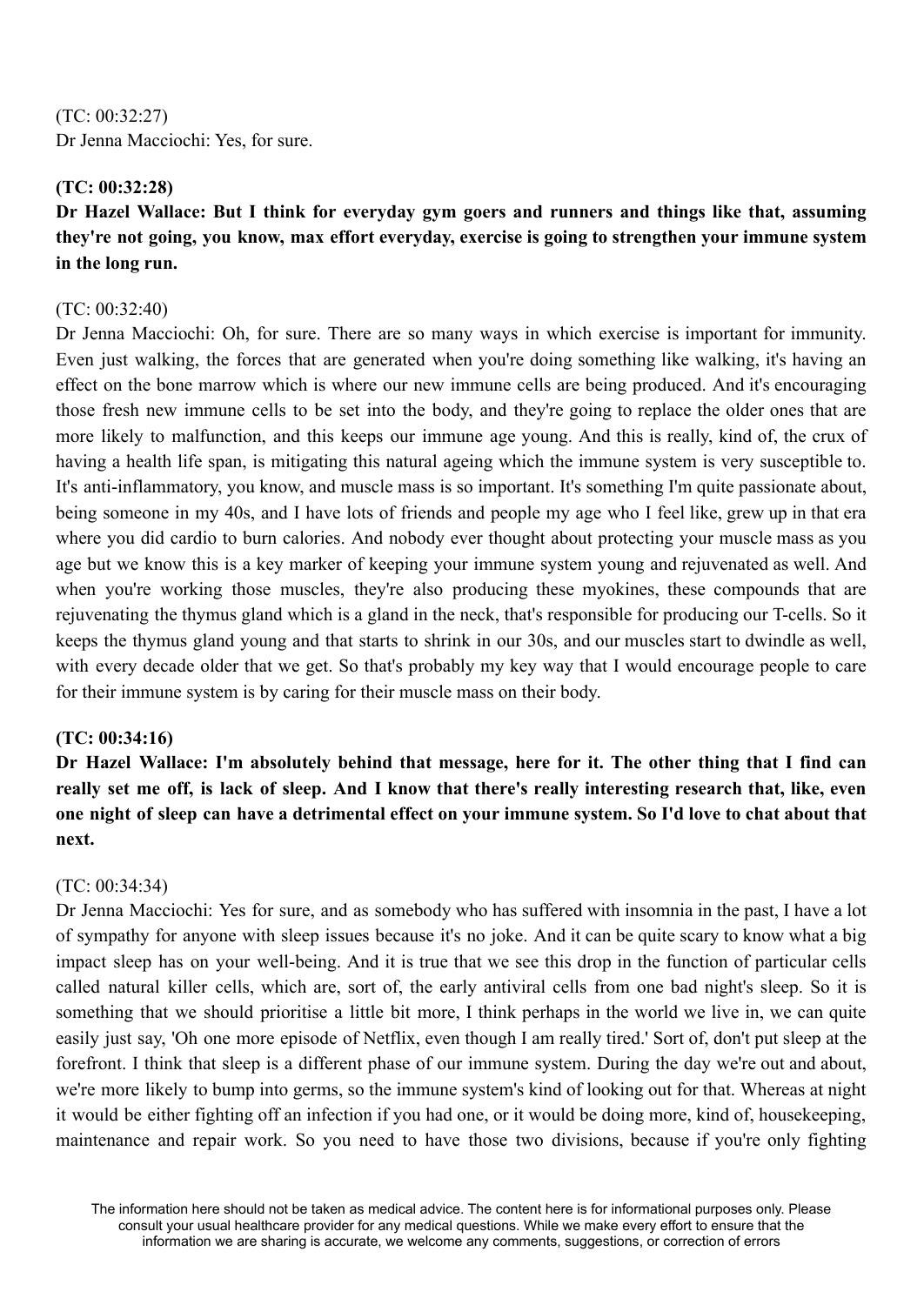infections and not repairing, you know, then, that's not going to turn out very well in the long term. But I think it is something that we just need to prioritise.

There's also a special kind of lymphatic system that connects our brain to the rest of our body which allows us to, sort of, clear out the gunk in our brain that builds up during the day, and this is really important for our cognitive health as well. So I think there's so many levels in which sleep is important, and finding out what works for you is going to be really individual. You need to have a good sleep hygiene, the consistent routine, but we also need to be making sure we get enough daylight during the day to really set that clock ticking from the morning, to prepare for good sleep in the evening. And I think if you do have sleep problems, then it is worth going to speak to someone about it because no amount of sleep hygiene might be able to fix something that might have deeper roots and again, as I said, I've had insomnia from when my children were born due to a kind of, hyper vigilance that I developed then, so it's really something that gets support for.

## **(TC: 00:36:51)**

**Dr Hazel Wallace: Yes I think that's a really important message at the end. Because I can imagine listening to a podcast like this or conversations around sleep deprivation and health but if you're going through that period it can be quite daunting, so yes, really really important message there. I** guess, to roundup, I would love to finish off with three questions that we finish with everyone. But the **first one is, what is the number one takeaway you want people to take from this podcast?**

#### (TC: 00:37:17)

Dr Jenna Macciochi: I think that consistency is key. So I've mentioned lots of different inputs that we have control over to support our immune system, but it's, kind of, doing all the little things most of the time, than doing all the things perfectly now and again. And that probably just comes from my own personal journey, that's something I've learnt, you know, going out and exploring all sorts of fancy supplements and treatments and things that are available. Actually just consistently doing all those foundational things puts you in a much better place in the long term.

#### **(TC: 00:37:50)**

# Dr Hazel Wallace: Yes, I think that goes for most things in life. Consistency. And if you could go back **and give your eighteen-year-old self one piece of advice, would what it be?**

#### (TC: 00:37:59)

Dr Jenna Macciochi: I would probably have to teach my eighteen year old self to practice self compassion. This is something I only discovered much later in life, but did a lot of research about this, and about the immune system, and found that when people are taught self compassion techniques, and they control for things like self esteem, mental well-being, age, gender, body mass index, any post traumatic stress, anything, they found that self compassion could have actual tangible effects on the immune system that could be found in the blood. So, the immune system was less pro inflammatory, less unwanted inflammation, the cells were functioning better. It's quite liberating actually because it's so easy to be hard on yourself, and at the end of the day, we are just all trying our best and doing the best with what we know.

## **(TC: 00:38:52)**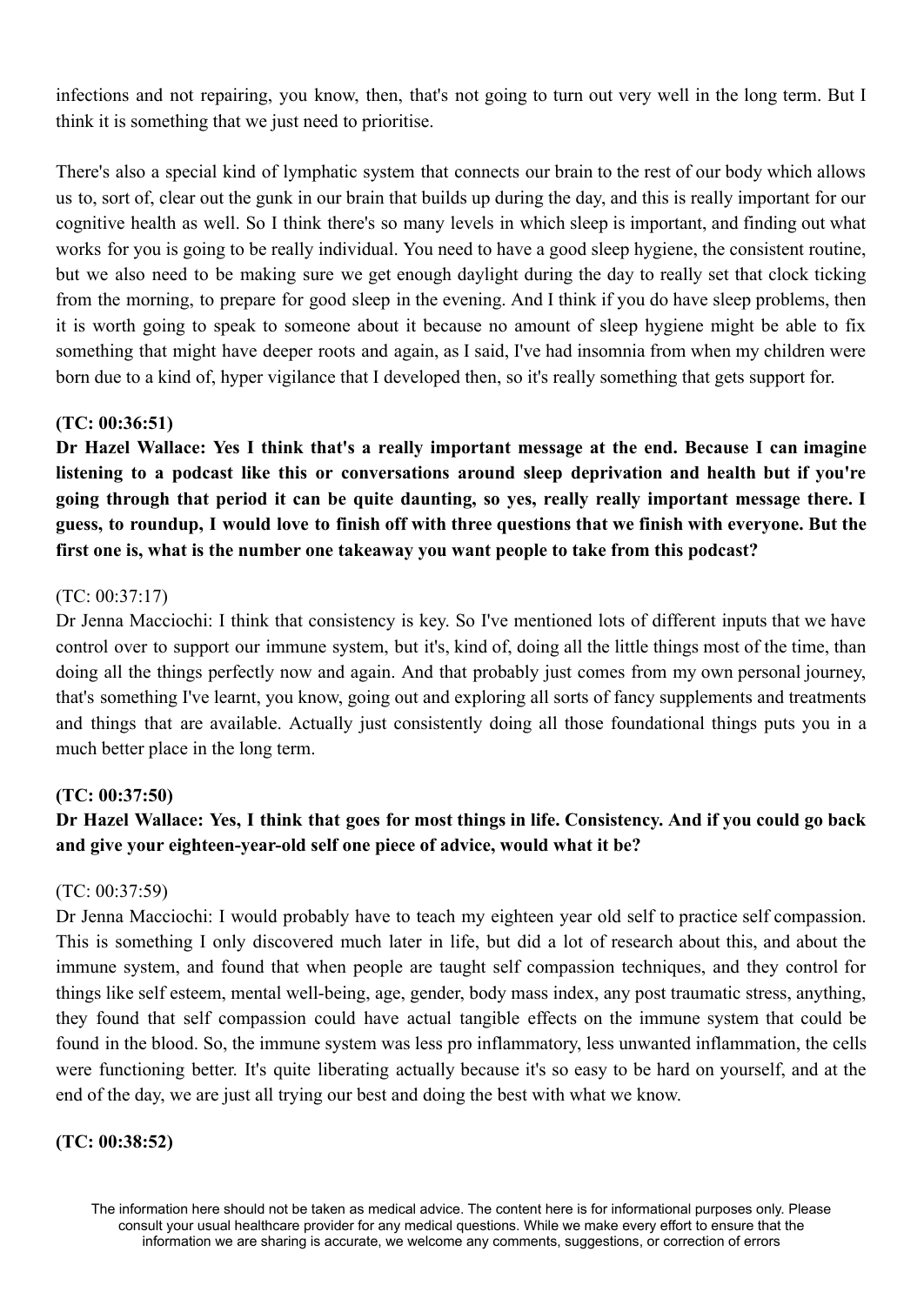Dr Hazel Wallace: Yes. I love that, I didn't know that, but yes, that's a really good message. And then **the final one is what one book would you recommend everyone reads and why? Obviously you can mention your own book, but it would be great to have another one as well.**

## (TC: 00:39:05)

Dr Jenna Macciochi: Yes. The one book that I read when I was writing my books that was very helpful, was The Obstacle is the Way by Ryan Holiday. So, he's an American guy who has, sort of, taken stoicism and made it really accessible and it's kind of discussing why, how to push through obstacles and barriers, and I think in life there's always so many obstacles to doing the things that we want to do. Yes, I found that quite, sort of, comforting, and his whole messaging around stoic philosophy was really useful.

# **(TC: 00:39:42) Dr Hazel Wallace: Amazing, I need to check that one, it's good.**

## $(TC: 00.39.45)$

Dr Jenna Macciochi: Yes, it's a great one, you know, flipping an obstacle into an opportunity. And I often use bits and pieces of his, kind of, philosophy when I'm teaching students, because they're always coming at me with, 'Oh it's so hard, everything's hard,' and I'm like, 'The obstacle is the way, that's the point, like, you have to love the process, and, (talking over each other 40.06) the opportunity.' I'm not sure if I've got them on board yet, but.

## **(TC: 00:40:11)**

# Dr Hazel Wallace: Yes, and so, you do have your own book though, which is great, so if people want to **find that, the book is titled Immunity, right?**

(TC: 00:40:19)

Dr Jenna Macciochi: Yes, Immunity, The Science of Staying Well. And then the second one is coming out in February.

# **(TC: 00:40:25) Dr Hazel Wallace: And what's that, what's the title of the new book?**

## (TC: 00:40:27)

Dr Jenna Macciochi: Oh I have to think. Build strong immunity. So the first one is, like, a voyage through your immune system and then the second one is how to develop your own blueprint for strong immunity, how to personalise everything to you. So a lot of the things we discussed today, how to find what works and doesn't work.

## **(TC: 00:40:48)**

Dr Hazel Wallace: Amazing. Well, thank you so much for your time today. It's the perfect time of year **to have this conversation.**

(TC: 00:40:54)

Dr Jenna Macciochi: I know, it's been great, thank you so much for having me.